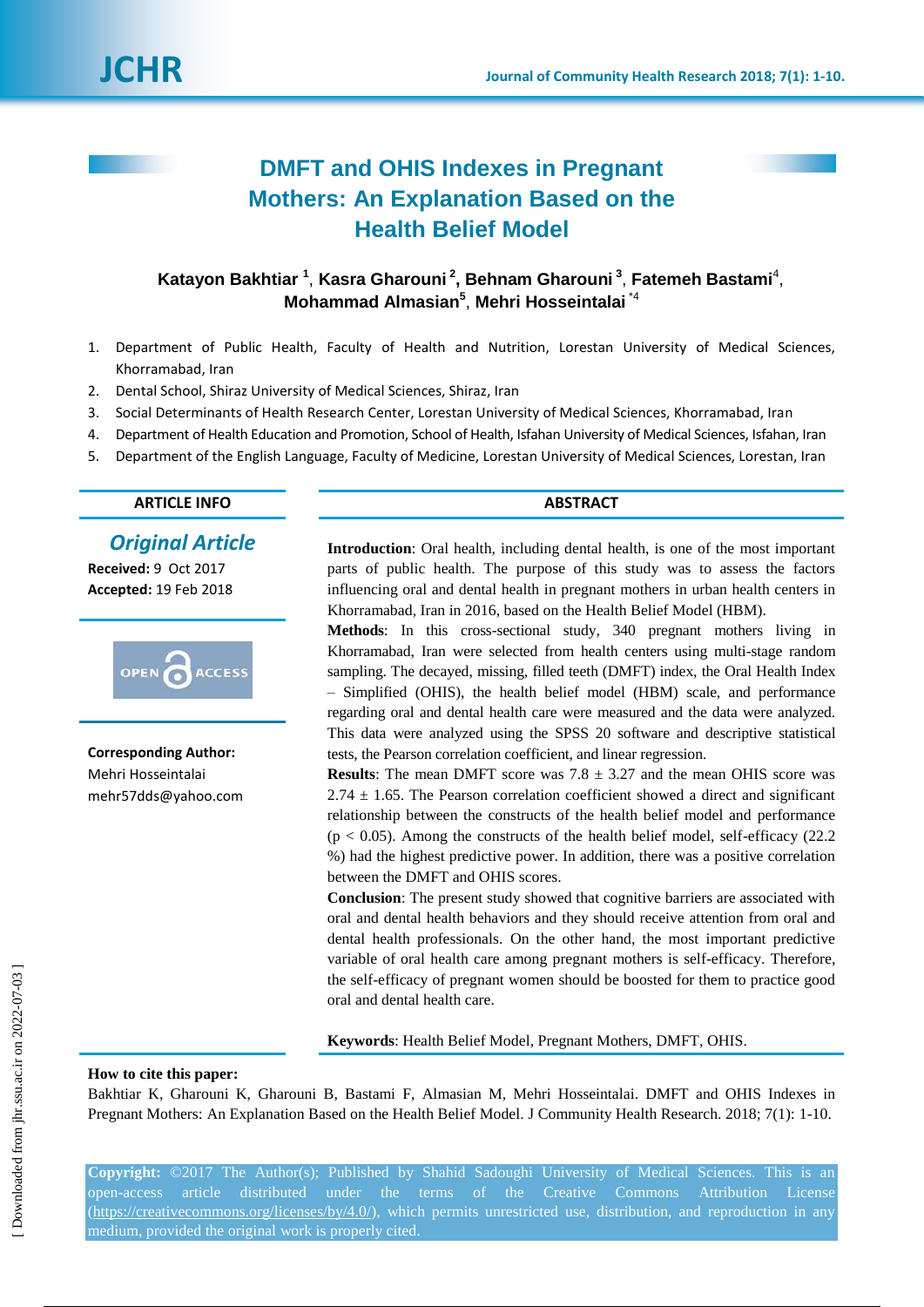### **Introduction**

Tooth decay is one of the most common human diseases and is not limited to specific ages, sexes, races, geographical regions, seasons, or races<sup>(1)</sup>. The World Health Organization (WHO) considers oral health a necessity and part of general health throughout life, and argues that poor oral and dental health can have a profound impact on quality of life  $(2, 3)$ . The WHO set out to decrease in tooth decay and gum disease by 15% and 48% respectively among people aged  $35 - 44$  by  $2010^{(4)}$ . Pregnant women are particularly vulnerable to caries and periodontal diseases due to their specific physiological conditions, as well as nutritional and hormonal changes. Lack of attention to this important issue can not only cause oral and dental problems, but also can endanger other bodily systems and the health of the fetus  $(5-7)$ . Studies have shown that there is a strong relationship between a mother's poor oral health and pre- and postnatal complications, including low birth weight, preeclampsia, and preterm labor. Additionally, poor dental health during pregnancy can lead to early tooth decay in the children to these mothers  $(8-10)$ .

The mean DMFT index in pregnant women is higher than other members of the society. For example, the index determined in a study of Brazilian pregnant women was  $10^{(11)}$ , while that of expectant mothers in Ahvaz, Iran, was  $6.3 \pm$ 23.01, and of pregnant women in Arak, Iran, mean of DMFT was  $5.2 \pm 4.83$  <sup>(12, 13)</sup>. In some studies, the average oral health index (OHIS) score was higher in pregnant women than nonpregnant women. In a study in India, the mean OHIS score in pregnant women was 1.03±0.99 and in non-pregnant women, it was 0.59±0.46. In another report, this score was 1.26±0.78 in pregnant women in Nigeria<sup> $(14, 15)$ </sup>. According to studies by Thomas et al. and Shamsi et al., over half of pregnant women had not been visited by a dentist during their recent pregnancy. These figures indicate a poor oral health culture among pregnant women and the need to take appropriate actions (16-18) .

The effectiveness of health education programs largely depends on the proper use of theories and models used in health education. This means that the better the theories regarding public health needs, the more effective the training programs become <sup>(19)</sup>. One of the effective models in health education and health promotion is the health belief model (HBM), which is used to promote preventive behaviors <sup>(20)</sup>. Based on this model, a person undertakes preventive health behaviors when he believes he is at risk of catching an illness (perceived susceptibility), and disease leads to poor results for him (perceived severity). Additionally, there are behaviors that help prevent the disease or reduce the severity of disease symptoms (perceived benefits). However, there are physical, psychological, or financial barriers to undertaking these behaviors (perceived barriers). Moreover, in order to undertake a specific behavior, one must perceive oneself as capable of undertaking the preventive behaviors (perceived self-efficacy) $(21)$ .

The positive effect of the HBM on the adoption of oral and health care behaviors and the DMFT index has been confirmed in various studies  $(22-25)$ . The number of research studies conducted in Iran in the field of oral and dental care during pregnancy regarding dental plaque is rather limited. Therefore, in addition to the dental caries index (DMFT), the dental plaque and calculus index (OHIS) was used in the present study. Considering the increase in the mean DMFT score during pregnancy, the inappropriate oral health status in pregnant women, and the effect of oral health on pregnancy and its outcomes (birth weight, preterm labor, preeclampsia, etc.), this study aimed to investigate the relationship between psychological factors affecting behavior and OHIS and DMFT indices in pregnant mothers in Khorramabad, Iran.

# **Methods**

The present study was a cross-sectional study and the participants included 340 pregnant women referred to health centers in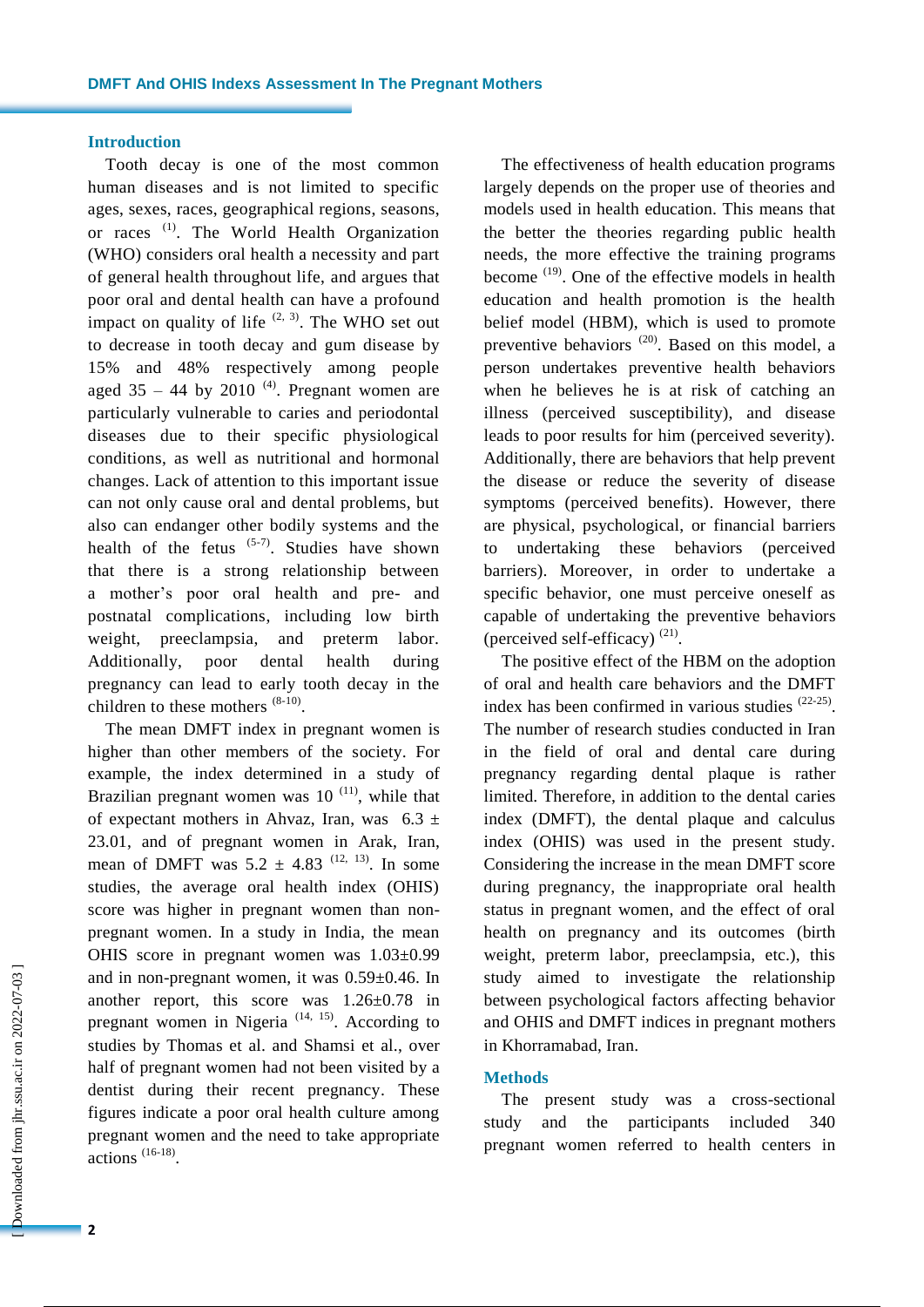Khorramabad, Iran in 2016. The inclusion criteria of the study were that the women be primiparous, residing in Khorramabad, literate, and giving informed consent to participate in the study. Exclusion criteria included being employment in dental professions and having advanced oral and dental diseases.

In this research, multi-stage random sampling method was used. To increase the accuracy of the study, and accurately represent the cultural and social characteristics of the population under study, the area of Khorramabad was divided into 5 districts (classes) of north, south, central, east and west. Within each geographical area (class), there are a number of urban health centers (cluster heads). Among the centers (cluster heads) of each district, 2 centers/bases were randomly selected for sampling (a total of 10 centers/bases in the whole city). Then, based on the population under the coverage of each health center, participants were randomly selected from each center. The number of participants was estimated using the prevalence formula as 340 people. Considering that in various studies in different societies, the prevalence of dental caries is very variable, ranging from 25% to 90%  $(13, 17, 26-28)$ , in the present study, the lowest prevalence of 25% was used as a criterion for determining the sample size. Taking this value into account and setting an accuracy level of 0.05, the 95% confidence coefficient of the samples was estimated at 340 individuals.

$$
n = \frac{Z_{\left(1-\alpha\right)p,q}}{d^2}
$$

The data collection instrument was a questionnaire consisting of the following three sections. The first part included demographic information (demographic questions including age, level of education, occupation, gestational age in weeks, economic status, the insurance coverage status of the mother). The second consisted of the DMFT recording checklist ( $D =$  the number of decayed teeth,  $M =$  the number of missing teeth,  $F =$  the number of filled teeth) and the OHIS index (the dental plaque and calculus index). The third part consisted of questions related to the constructs of the Health Belief Model<sup>(29)</sup>.

The DMFT and OHIS checklists were completed by a dentist during dental examinations. The DMFT index was used to the evaluate dental caries rate and, to evaluate dental plaque and calculus, the Oral Health Index - Simplified (OHIS) was put to use based on the Greene and Vermilion method  $(30)$ . This index is in fact a combination of the two indicators of dental plaque and dental calculus. By adding the scores of these two indexes, the OHIS value is obtained. Six surfaces of six teeth are examined in this method. These teeth include 4 posterior teeth of the four quadrants of upper and lower jaws and two anterior teeth. To determine the amount of debris as well as dental calculus, each of these surfaces was thoroughly examined. The extent and amount of debris and dental calculus on the surface of the examined teeth were determined and scores from zero to one were given: Zero means there is no debris on the tooth surface, and one means debris or calculus covers more than two thirds of the surface of the tooth. For each individual, the debris scores of all tooth surfaces were added and the sum was divided by the number of examined surfaces. The total score is determined by calculating the mean of the individuals' scores. The average score of a person or group is called the soft debris index. The same method was used to determine the simple hard calculus index in this study. The sum of the debris and calculus indices is called the Oral Health Index  $-$  Simplified (OHIS)<sup>(31)</sup>. All dental examinations were performed by a dentist to avoid any errors caused due to the differences among raters.

Questions related to the dimensions of the health belief model included 8 perceived susceptibility questions (such as to what extent mothers perceived themselves to be susceptible to dental caries and whether they considered themselves to be more vulnerable to caries than other social groups or not), 7 questions on perceived severity (including questions about the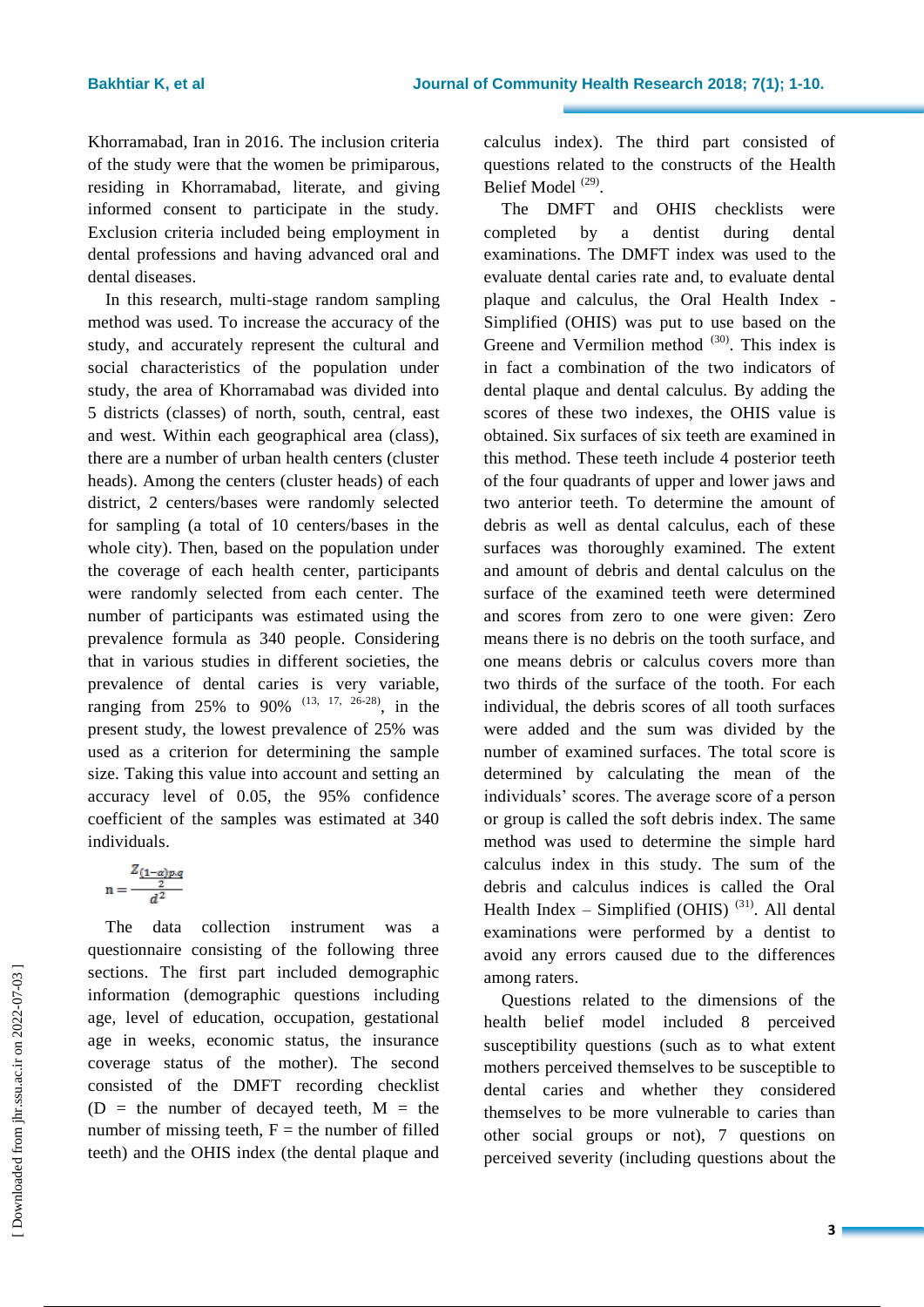complications that mothers or fetuses were likely to experience due to dental caries, and so on), 10 perceived benefits questions (questions about the benefits of oral and dental health and care behaviors, benefits such as preventing tooth decay, avoiding high expenditures, and positive effects on the embryo's health, etc.), 12 questions on perceived barriers (such as unfamiliarity with the proper techniques of brushing or flossing the teeth, lack of time and money to visit a dentist, feelings of malaise and boredom during pregnancy, etc.), 8 questions on self-efficacy (such as the ability to use toothbrush and dental floss correctly, the ability to overcome sleepiness and boredom, and the ability to start a low-sugar low-protein diet). The answers to all the questions in the attitudes section were marked on a standard 5-point Likert scale ranging from "completely agree" to "completely disagree". The performance checklist included 12 items about various areas such as brushing, flossing, regular visits to the dentist's, and using a fluoride mouthwash after vomiting. The first item of the checklist was measured and recorded through direct observation of the mothers' performance on a dental replica and the other performance items were completed based on the self-report statements of the mothers.

For scoring, a correct answer received a score of 1, and a wrong answer received a score of zero. In the section of the questionnaire devoted to the constructs of the health belief model, i.e. perceived susceptibility, severity, benefits, barriers and perceived self-efficacy, the score assigned to each answer ranged from 0 to 4, such that a "completely disagree" answer received a score of zero, "disagree" received a score of 1, "undecided" received a score of 2, "agree" received a score of 3, and "completely agree" received a score of 4. In the performance checklists section, each of the correct behaviors received a score of one, and each incorrect behavior received a score of zero. Overall, each of these sections (awareness, perceived susceptibility, severity, benefits, and barriers, self-efficacy and performance) was assigned a maximum total score of 100. The reliability and validity of this instrument have been confirmed in a study by Shamsi et al.  $(22)$ .

The content validity of the data collection instrument was confirmed using extensive review of research literature, surveying the opinions and comments of specialists, including dentists working in health centers, midwives, and experts in health education. After eliminating the ambiguities, the instrument was adjusted and used. The general reliability of the instrument was calculated using Cronbach's alpha as 0.84. The reliability of the perceived susceptibility section of the questionnaire was confirmed as 0.73, that of the perceived severity part of the questionnaire was confirmed as 0.70, and the reliability of the self-efficacy section was confirmed at 0.76. The reliability of the performance checklist was calculated as 0.89 using the kappa coefficient. Given that the values of Cronbach's alpha, which were calculated for each of the studied dimensions and constructs in the present study, were greater than 0.70, the reliability of the instrument was evaluated to be satisfactory and confirmed.

Data were analyzed using the SPSS software version 20, using descriptive statistics (mean, standard deviation), and analytical tests including Pearson correlation coefficient, linear regression analysis, and the significance level was set at 0.05.

# **Results**

Results showed that the mean age of the pregnant women in the study was  $27.6 \pm 4$  years and the mean gestational age of the fetuses was  $9.1 \pm 7.6$  weeks. The most frequent educational attainment level of the participants in this study was university education and the lowest educational attainment level was primary school. The most frequent economic and financial status among the participants was the middle level and the lowest economic and financial status was the low level. In the present study, 93.7% of the pregnant mothers were employed and 60.3% were under the coverage of health insurance. The mean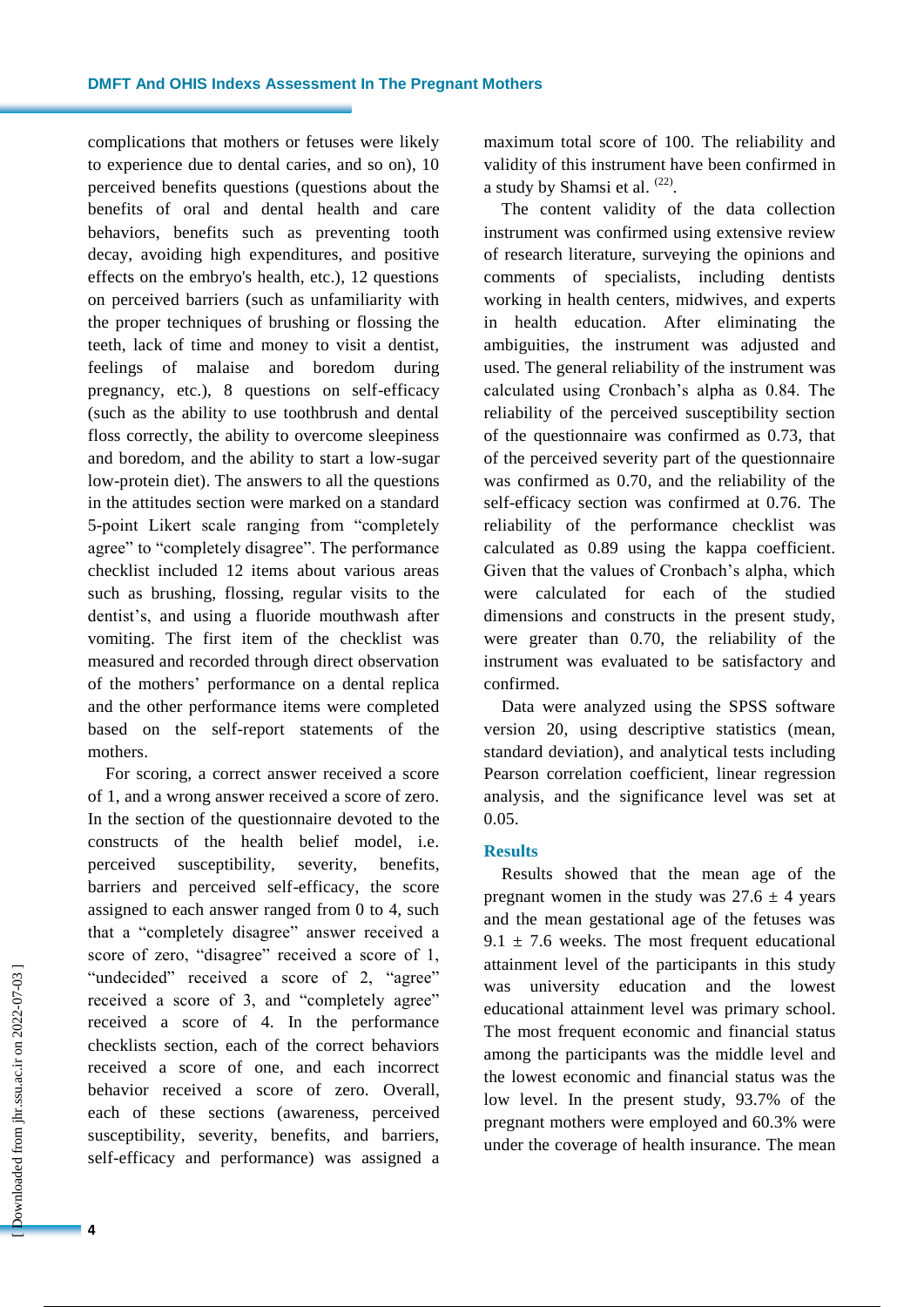DMFT score in this study was  $7.8 \pm 3.27$  and the mean OHIS score was  $2.74 \pm 1.65$ . The average score of the mothers' performance regarding oral and dental health care was 44.5 in the present study. The results of Pearson correlation coefficients among the constructs of the HBM and performance are presented in Table 1.

In order to predict the performance of the elderly based on the constructs of the health belief model, stepwise linear regression analysis was used. Among the constructs of the health belief model, self-efficacy had the strongest predictive power (22.2%). Self-efficacy, perceived barriers, and perceived susceptibility predict up to 38.3% of the variations in performance. Self-efficacy and perceived barriers predict 31.9% of the variations in performance. The results of the multiple linear regression analysis indicated that, as self-efficacy increases by 1 unit, performance increases by 36.4%; as perceived barriers increases by 1 unit, performance decreases by

30.5%; and as perceived susceptibility increases by 1 unit, performance increases by 26.4% (Table 2).

In this study, to predict the DMFT index, the two indexes of Oral Health Index - Simplified (OHIS) and performance were entered into the model. However, from these two variables, only the Oral Health Index – Simplified (OHIS) could predict DMFT scores.

The results of this study showed that there is a positive correlation between OHIS index (Oral Health Index - Simplified) and the DMFT index (Decayed Missing Filled Teeth), i.e., as the amount of plaque and dental calculus increases, the number of filled, decayed and extracted teeth increases as well  $(r = 0.18, p = 0.04)$ . The prediction regression coefficient of DMFT of pregnant mothers shows that as the OHIS score increases by 1 unit, the DMFT score increases by 0.05 units (Table 3).

| <b>Variable</b>              | <b>Awareness</b>             | <b>Perceived</b><br><b>Susceptibility</b> | <b>Perceived</b><br><b>Severity</b> | <b>Perceived</b><br><b>Benefits</b> | <b>Perceived</b><br><b>Barriers</b> | <b>Perceived</b><br><b>Self-Efficacy</b> | <b>Performance</b>     |   |
|------------------------------|------------------------------|-------------------------------------------|-------------------------------------|-------------------------------------|-------------------------------------|------------------------------------------|------------------------|---|
| 1 Awareness                  | $\bf r$<br>$\, {\bf p}$      | 1                                         |                                     |                                     |                                     |                                          |                        |   |
| Perceived<br>Susceptibility  | $\mathbf r$<br>${\bf P}$     | 0.045<br>0.616                            | 1                                   |                                     |                                     |                                          |                        |   |
| Perceived<br>Severity        | $\mathbf r$<br>p             | 0.152<br>0.089                            | $*0.277$<br>$\ast$<br>0.002         | $\mathbf{1}$                        |                                     |                                          |                        |   |
| Perceived<br><b>Benefits</b> | $\mathbf{r}$<br>$\, {\bf p}$ | 0.114<br>0.202                            | $*0.258$<br>$\ast$<br>0.004         | $**0.513$<br>0.0001                 | 1                                   |                                          |                        |   |
| Perceived<br><b>Barriers</b> | $\mathbf r$<br>p             | 0.055<br>0.541                            | 0.123<br>0.172                      | $*0.215$<br>0.016                   | 0.095<br>0.290                      | 1                                        |                        |   |
| Perceived<br>Self-Efficacy   | $\mathbf{r}$<br>p            | 0.131<br>0.142                            | $-0.124$<br>0.167                   | $-0.071$<br>0.432                   | 0.160<br>0.073                      | $-0.267$<br>$**$<br>0.002                | $\mathbf{1}$           |   |
| Performance                  | $\bf r$<br>$\, {\bf p}$      | 0.209<br>*<br>0.019                       | $*0.346$<br>$\ast$<br>0.0001        | $*0.214$<br>0.016                   | 0.023<br>0.800                      | $-0.435$<br>$**$<br>0.0001               | $*$ $*0.487$<br>0.0001 | 1 |

**Table 1.** The Pearson correlation coefficient among the constructs of the health belief model.

\*\*. Correlation is significant at the 0.01 level (2-tailed).

\*. Correlation is significant at the 0.05 level (2-tailed).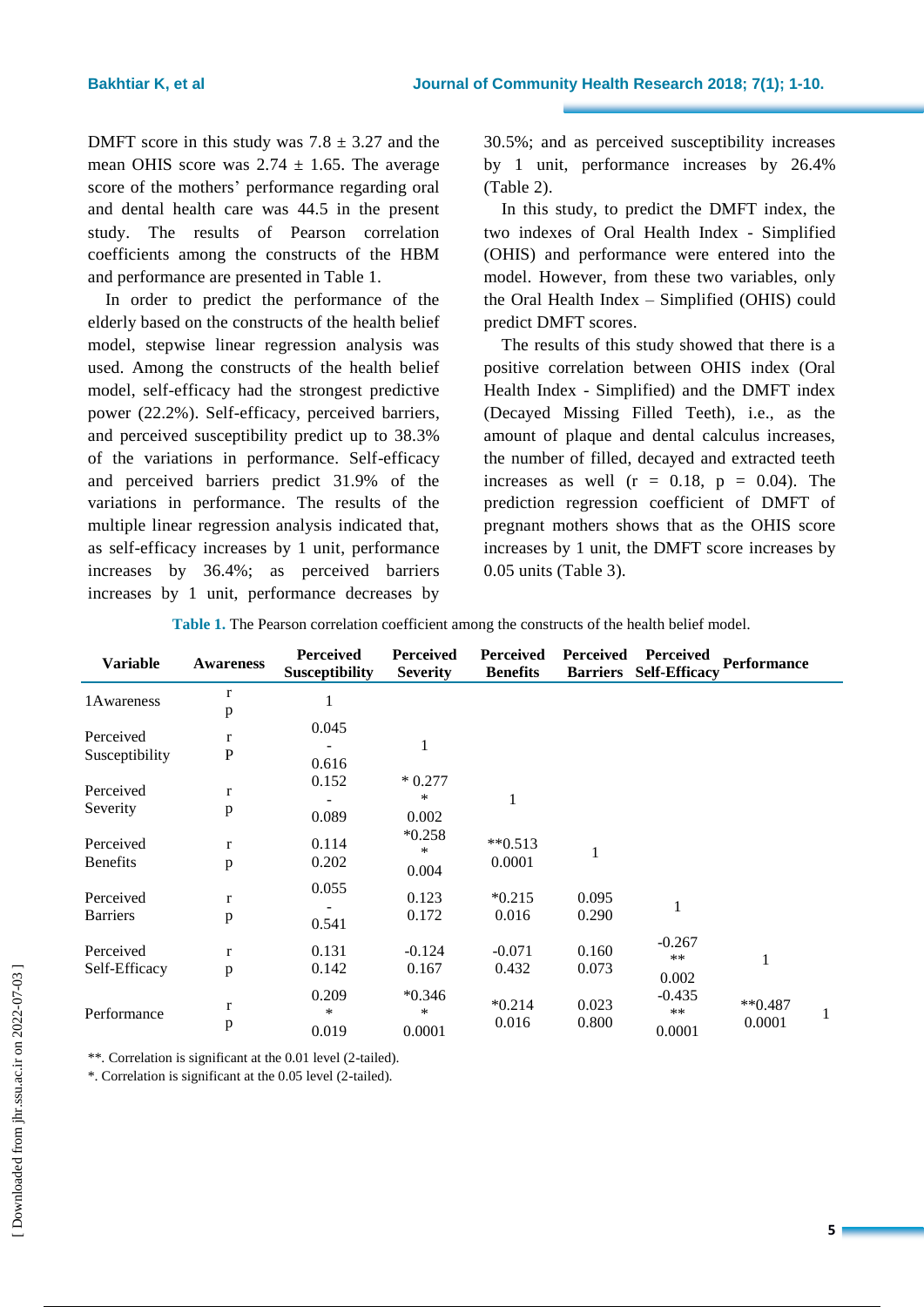**Table 2.** Regression coefficients used in the prediction of the performance of pregnant mothers considering the scores of the constructs of perceived susceptibility and perceived barriers and self-efficacy presented in steps.

| <b>Step</b> | Source of variation      | <b>Unstandardized</b><br>coefficients |                   | <b>Standardized</b><br>coefficients | t-value  | <b>P</b> -value | $\mathbf{R}^2$ |  |
|-------------|--------------------------|---------------------------------------|-------------------|-------------------------------------|----------|-----------------|----------------|--|
|             |                          | B                                     | <b>Std. Error</b> | <b>Bata</b>                         |          |                 |                |  |
|             | Constant                 | 7.773                                 | 0.094             | .                                   | 18.176   | 0.000           | 0.22           |  |
|             | Self-efficacy            | 0.167                                 | 0.028             | 0.478                               | 6.061    | 0.000           |                |  |
| 2           | Constant                 | 5.331                                 | 0.693             | .                                   | 7.688    | 0.000           |                |  |
|             | Self-efficacy            | 0.136                                 | 0.027             | 0.390                               | 5.088    | $0.000*$        | 0.33           |  |
|             | Perceived barriers       | $-0.061$                              | 0.014             | $-0.330$                            | $-4.313$ | $0.000*$        |                |  |
|             | Constant                 | 3.840                                 | 0.773             | .                                   | 4.970    | 0.000           | 0.39           |  |
|             | Self-efficacy            | 0.127                                 | 0.026             | 0.364                               | 4.967    | $0.000*$        |                |  |
|             | Perceived barriers       | $-0.056$                              | 0.013             | $-0.305$                            | $-4.165$ | $0.000*$        |                |  |
|             | Perceived susceptibility | 0.094                                 | 0.025             | 0.264                               | 3.711    | $0.000*$        |                |  |
|             |                          |                                       |                   |                                     |          |                 |                |  |

**Table 3.** The regression coefficient of predicting the DMFT score of pregnant women.

| Model       |      | <b>Unstandardized Coefficients</b> | <b>Standardized Coefficients</b> |      | Р-    | ${\bf R}^2$ |
|-------------|------|------------------------------------|----------------------------------|------|-------|-------------|
|             |      | <b>Std.Error</b>                   | Bata                             |      | value |             |
| (Constant)  | 7.27 | 0.39                               |                                  | 18.6 | 0.00  | 0.32        |
| <b>OHIs</b> | 0.05 | 0.02                               | 0.18                             |      | 0.04  |             |

#### **Discussion**

In this study, the mean DMFT score of pregnant mothers in Khorramabad, Iran, was  $7.7 \pm 3.27$ , which was higher than the mean DMFT of pregnant mothers in Arak, Iran  $(5.2 \pm 4.83)$ , the pregnant mothers in Ahvaz, Iran  $(6.3 \pm 23.01)$ , and the pregnant mothers of India  $(4.44 \pm 3.68)$ . Differences in the DMFT scores in different regions of the country and other parts of the world demonstrate the effect of different geographical areas and the different cultures of various communities, different personal and nutritional habits and weaknesses in oral and dental health and care  $(12, 13, 32)$ . The mean oral and dental health performance score of the present study was 44.15  $\pm$  5.7, which was lower than the average level (44.5 out of 100), and which was consistent with the mean performance score in the study of Shamsi et al.  $(43.9 \pm 1.7)$ , which was also lower than the average. One of the influential factors in this regard may be changes in the physiological conditions and the hormonal and physiological changes that the mothers undergo during this period, which, in addition to inducing fatigue and boredom, prevent the observance of oral health behaviors in the pregnant mothers. Findings from other studies show that the mothers' oral and

dental health performance is not favorable  $(4, 12, 32)$ . In this regard, a study on a group of Asian expectant mothers demonstrated that about 63% of the pregnant mothers consumed higher amounts of sugar and sugary foods during pregnancy, 65% of them brushed their teeth only once a day, and about 59% of the pregnant mothers experienced bleeding of the gums while brushing  $(26)$ . In this study, there was observed a strong correlation between awareness and oral and dental health performance that indicated a fundamental need to raise the awareness of pregnant women. In the present study, there was a strong relationship among perceived susceptibility, severity, and self-efficacy with oral and dental health performance, which is consistent with the results of studies by Shamsi et al. $(22)$ . The extent to which pregnant mothers consider themselves to be susceptible to tooth decay and the mothers' attitude towards the severity and complications of tooth decay both for themselves and for the fetus and the mothers' perceived abilities (self-efficacy) regarding oral and dental health care lead the mothers towards oral and dental health care. In the present study, there was a significant and inverse relationship between perceived barriers and oral and dental health performance, in such a way that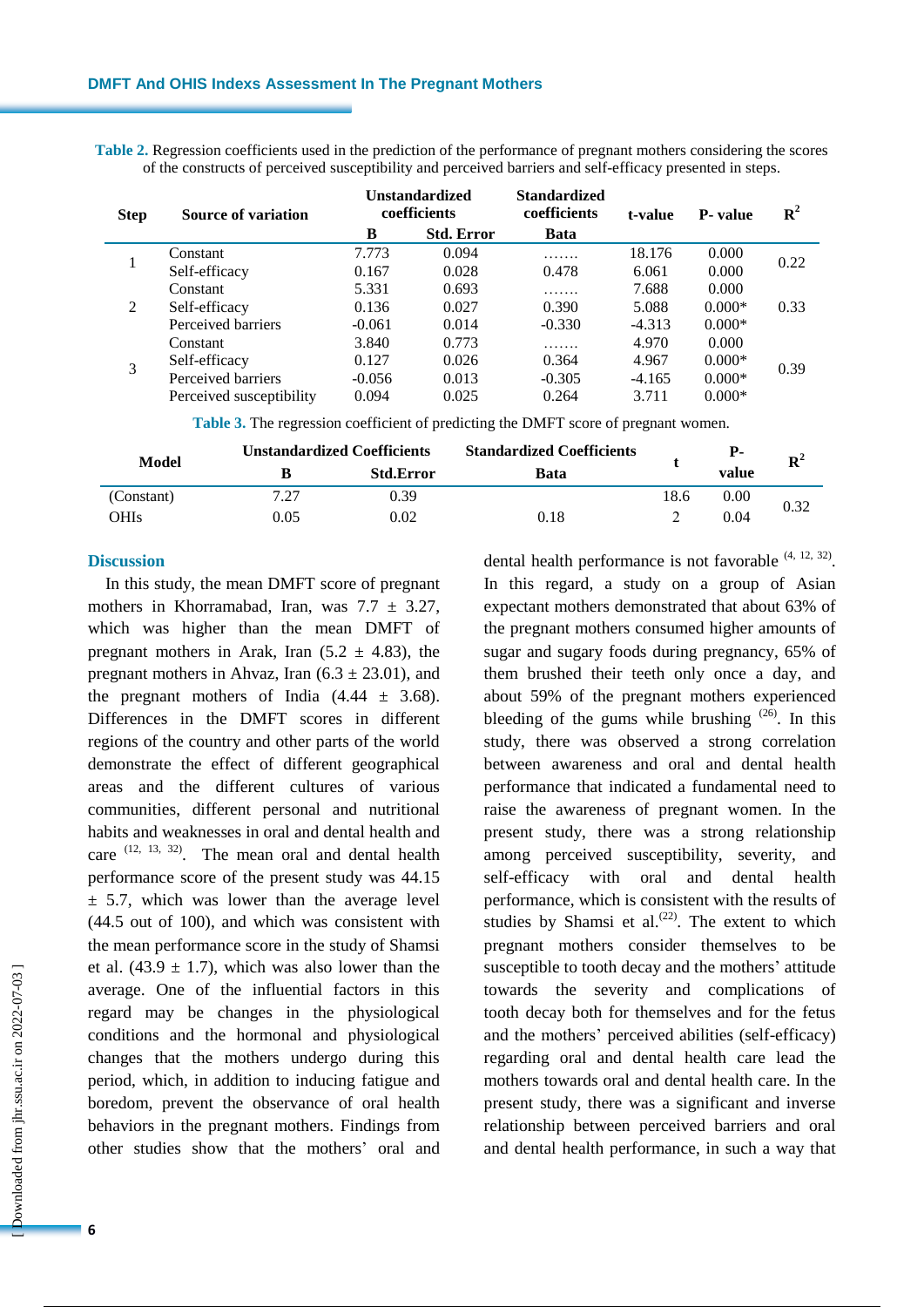pregnant women who thought less to barriers (such as pain or gingival hemorrhage while flossing), performed oral and dental health behaviors more frequently, which is consistent with studies by Mazlumi et al., Solhi et al., Shamsi et al., Gharlipour et al., and Broudent et al., but is not consistent with results obtained in a study by Kuhner et al.<sup> $(2, 22, 31, 33.35)$ </sup>. In the present study, there was not found a significant relationship between perceived benefits and oral and dental health performance, which is consistent with the findings of Mazlumi et al., but was not in line with the results of studies by Shamsi et al., Solhi et al., Gharlipour et al.  $(3, 12, 31, 33)$ .

In the present study, among the constructs of the health belief model, self-efficacy had the most predictive power. Considering the importance of self-efficacy, individuals are prompted to conduct health-related behaviors, and even adopt healthrelated behaviors when they are confronted with challenges, only when they feel they are in control of health behaviors. In this study, self-efficacy, perceived barriers, and perceived susceptibility were able to predict variations in performance. In the study by Shamsi et al., barriers to the use of floss were three factors predicting the health behavior of flossing  $(12, 24)$ . In a study conducted in Yazd, Iran, on students, self-efficacy and perceived barriers predicted a total of 29% of behavioral variance.

In the study by Shamsi et al., perceived barriers and self-efficacy had the best explanatory power for brushing behavior, and this model accounted for 43% of the brushing behavior  $(22, 36)$ . Other studies have also confirmed the positive effect of self-efficacy, as well as the role of perceived barriers on the adoption of oral and dental health behavior, and have pointed out that the health belief model is an appropriate explanation for flossing behaviors  $(12, 25, 37, 38)$ . In this study, the mean obtained OHIS score was  $2.74 \pm 1.65$ , which indicates that the oral and dental health condition of pregnant mothers residing in Khorramabad, Iran, is at an average level, which is consistent with results obtained in a study by Gharizadeh et al. conducted in Ahvaz, Iran  $(13)$ . In this study, there was found a positive correlation between OHIS and DMFT scores, such that as the Oral Health Index – Simplified (OHIS) score increased by 1 unit, DMFT index score increased by 5%. In the study by Gharizadeh et al., too, the highest DMFT score mean was observed in individuals with poor OHIS status  $(13)$ . In a study by Gupta et al. conducted in India, pregnant mothers with a poor oral and dental health condition had 2.5 times more decayed teeth. Concomitant poor oral and dental health during pregnancy and frequent exposure to sucrose-rich food can cause early lesions leading to caries. Given the hormonal and other changes that occur during pregnancy such as nausea, conditions leading to dental caries become more likely in pregnant women. On the other hand, it is believed that dental plaque plays a key role in the development of dental caries and the purpose of oral and dental health is to remove this microbial layer from all dental surfaces  $(39, 40)$ .

# **Conclusion**

Considering the results of this study, increases in perceived self-efficacy, susceptibility, and barriers, makes it possible to improve oral and dental care and health performance to a desirable level, so that decreasing dental plaque can help prevent the increase of dental caries in pregnant women. In this regard, given the importance of oral and dental health in the health of pregnant mothers and their fetuses, and the effect of oral and dental health on pregnancy and its outcomes, it seems necessary to design educational and training programs based on the constructs of the health belief model to improve the understanding and awareness of pregnant mothers regarding oral and dental care in prenatal care.

# Limitations

In this study we were unable to actually see the behavior for oral health care, for the data collection of this parameter, we used self-reporting method, rather than a more objective data-gathering method. In this study, primiparous mothers were selected, so that the participants had not received previous training from midwives, had not had previous experience in dental changes from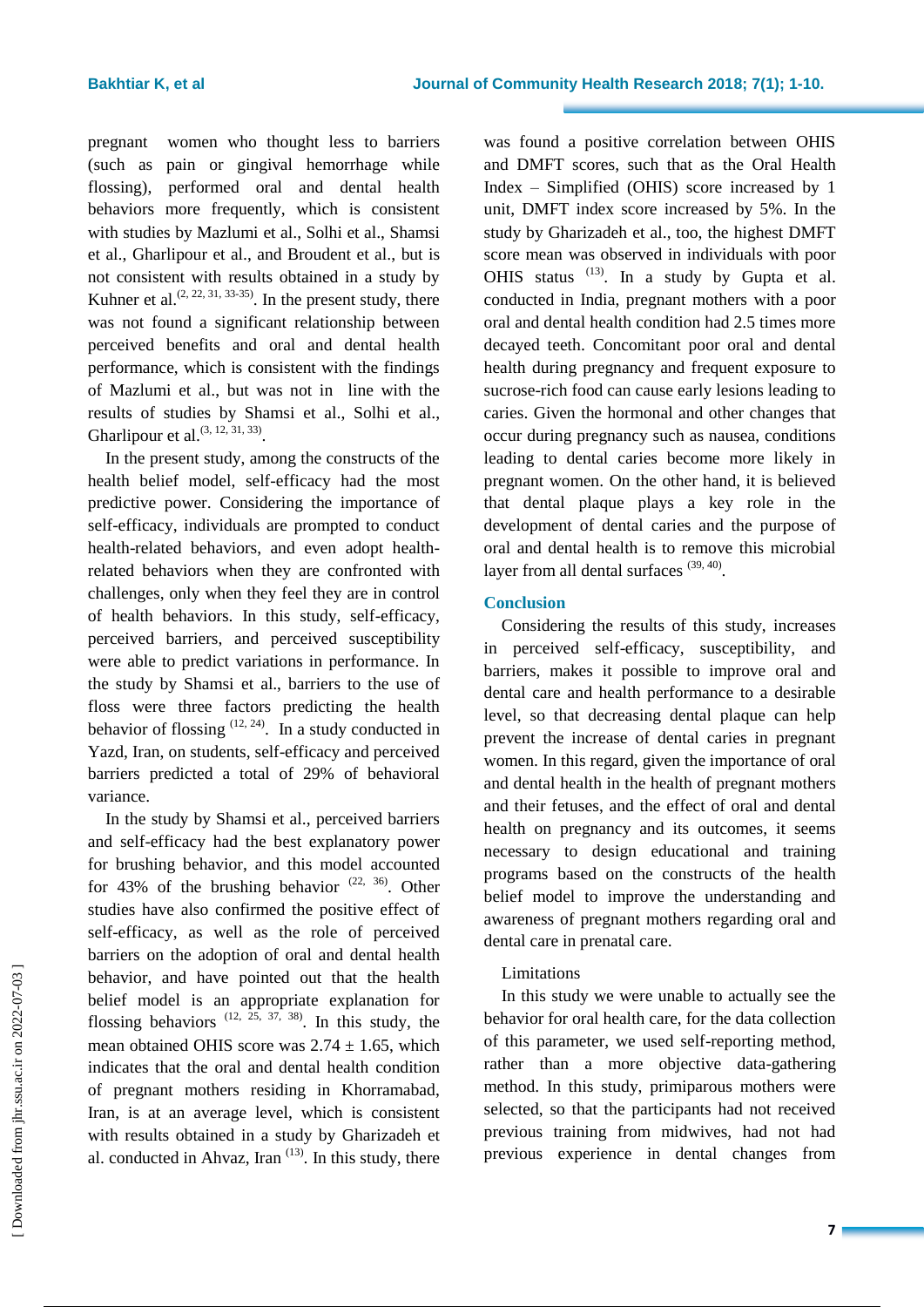previous pregnancies and so had less bias in their answers, and no changes in their dental health could be traced to previous pregnancies

# **Acknowledgments**

Ethics approval and consent to participate**:**  Written consents were obtained from the mothers in order to participate in the study. The mothers' participation in the study was voluntary. The researchers would like to express their gratitude to the participants and the staff of the health centers of Lorestan, Iran.

#### **Funding**

This study was funded by the Lorestan University of Medical Sciences as a research project with the registration number of 86/92.

#### **Conflict of Interest**

All authors have read and approved the content of the article. The authors declared no potential conflicts of interest with respect to the research, authorship, and/or publication of this article.

# **Availability of data and materials**

The datasets used and/or analyzed during the current study are available from the corresponding author on reasonable request.

# **List of Abbreviations**

DMFT: Decayed, Missing, Filled Teeth OHIS: Oral Health Index – Simplified HBM: Health Belief Model

### **Referenses**

- 1. Moses J, Rangeeth B, Gurunathan D. Prevalence of dental caries, socio-economic old school going children of chidambaram status and treatment needs among 5 to 15 year old school going children of chidambaram. Journal of Clinical and Diagnostic Research. 2011; 5(1): 146-151.
- 2. Mazlumi M, Ruhani T. The study of factors related to oral self-care with health belief model in Yazds' high school students. Journal Medical Sciences Birjand University. 1999; 3: 40-48.
- 3. Slade GD, Spencer AJ. Development and evaluation of the oral health impact profile. Community Dental Health. 1994; 11(1): 3-11.
- 4. Petersen PE. Continuous improvement of oral health in the 21st century: the approach of the WHO Global Oral Health Programme. Zhonghua Kou Qiang Yi Xue Za Zhi= Zhonghua Kouqiang Yixue Zazhi= Chinese Journal of Stomatology. 2004; 39(6): 441-444.
- 5. Nayak AG, Denny C. Oral healthcare considerations for the pregnant woman. Dental Update. 2012; 39(1): 51-54.
- 6. Hemalatha V, Manigandan T, Sarumathi T, et al. Dental considerations in pregnancy-A critical review on the oral care. Journal of Clinical and Diagnostic Research: JCDR. 2013; 7(5): 948-953.
- 7. Honkala S, Al‐Ansari J. Self‐reported oral health, oral hygiene habits, and dental attendance of pregnant women in Kuwait. Journal of Clinical Periodontology. 2005; 32(7): 809-814.
- 8. Ide M, Papapanou PN. Epidemiology of association between maternal periodontal disease and adverse pregnancy outcomes–systematic review. Journal of Clinical Periodontology. 2013; 84 (4 Suppl): S181-94.
- 9. Dasanayake AP, Gennaro S, Hendricks-Muñoz KD, et al. Maternal periodontal disease, pregnancy, and neonatal outcomes. MCN: The American Journal of Maternal/Child Nursing. 2008; 33(1): 45-49.
- 10. Konopka T, Paradowska-Stolarz A. Periodontitis and risk of preterm birth and low birthweight–a meta-analysis. Ginekologia Polska. 2012; 83(6): 446-453.
- 11. Bressane LB, Costa LNBdS, Vieira JMR, et al. Oral health conditions among pregnant women attended to at a health care center in Manaus, Amazonas, Brazil. Revista Odonto Ciência. 2011; 26(4): 291-296.
- 12. Shamsi M, Hidarnia A, Niknami S. Self-reported oral hygiene habits and self-care in the oral health in sample of Iranian women during pregnancy. World Applied Sciences Journal. 2013; 22(5): 647-656.
- 13. Gharizadeh N, Haghiighizadeh M, Sabarhaji W, et al. A study of DMFT and oral hygiene and gingival status among pregnant women attending Ahwaz health centers. Jundishapur Scientific Medical Journal. 2005; -(43): 40-47.
- 14. Vamos CA, Thompson EL, Avendano M, et al. Oral health promotion interventions during pregnancy: a systematic review. Community Dentistry and Oral Epidemiology. 2015; 43(5): 385-396.
- 15. Amin R, Shetty P. Oral health status during pregnancy in mangalore. Nitte University Journal of Health Science. 2014; 4(2): 114-117.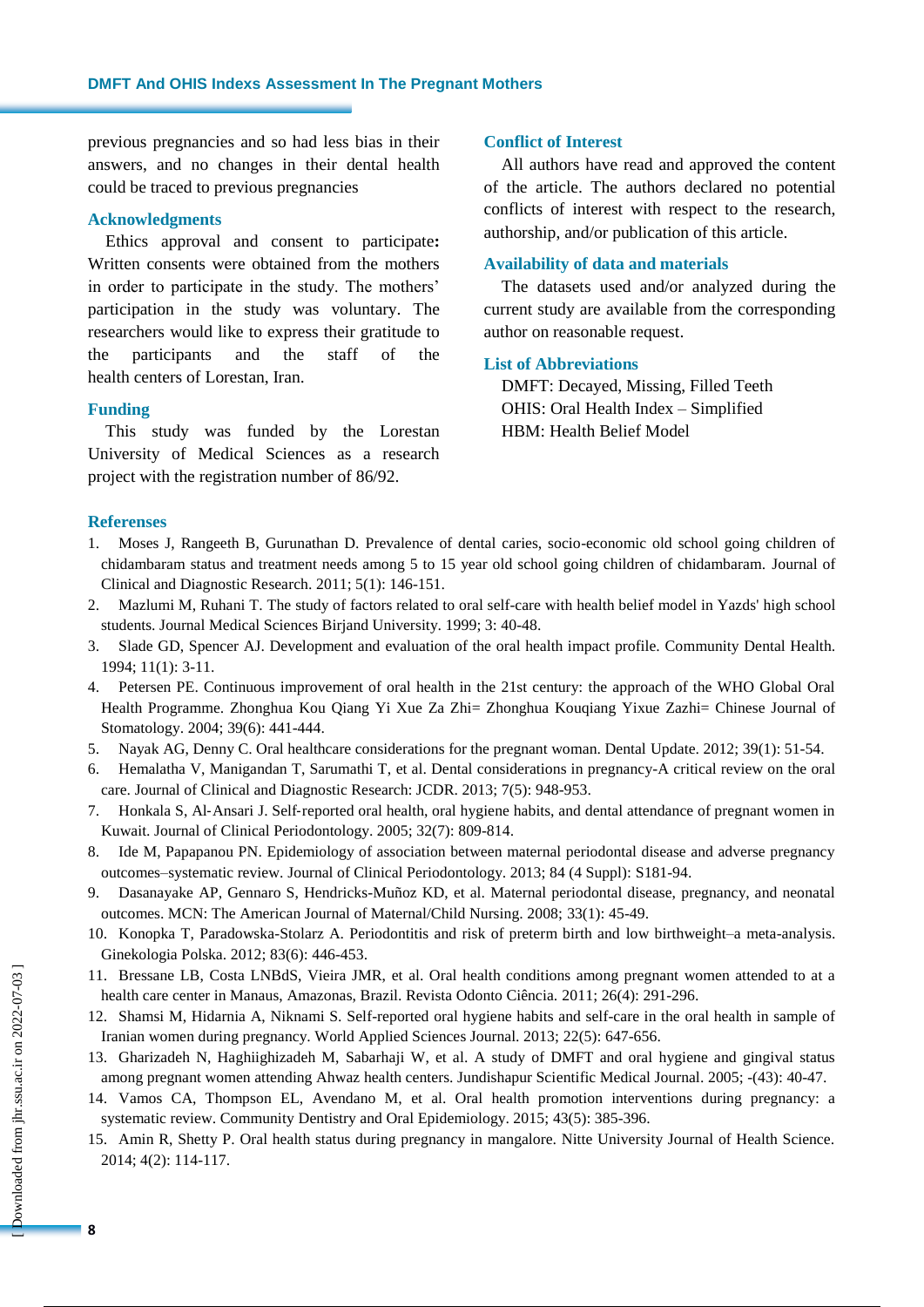- 16. Thomas NJ, Middleton PF, Crowther CA. Oral and dental health care practices in pregnant women in Australia: a postnatal survey. Bio Med Central Pregnancy and Childbirth. 2008; 8(1):1-6.
- 17. Kandan PM, Menaga V, Kumar RRR. Oral health in pregnancy (guidelines to gynaecologists, general physicians & oral health care providers). Journal of the Pakistan Medical Association. 2011; 61(10): 1009-1014.
- 18. Karunachandra NN, Perera IR, Fernando G. Oral health status during pregnancy: rural–urban comparisons of oral disease burden among antenatal women in Sri Lanka. Rural Remote Health. 2012; 12(3): 1902-1912.
- 19. Butler JT. Principles of health education and health promotion: Morton Publishing Company; 1994.
- 20. Khorsandi M, Shamsi M, Jahani F. The effect of education based on Health Belief Model on osteporosis preventive behaviors among pregnant women referred to Arak health centers. Daneshvar. 2010; 18(89): 23-32.
- 21. Glanz KE, Lewis FME, Rimer BK. Health behavior and health education: Theory, research, and practice. San Francisco, CA, US: Jossey-Bass; 1990.
- 22. Shamsi M, Hidarnia A, Niknami S. A survey of oral health care behavior in pregnant women of Arak: Application of health belief model. Journal of Mazandaran University of Medical Sciences. 2012; 22(89): 104-115.
- 23. Shahnazi H, Hosseintalaei M, Ghashghaei FE, et al. Effect of educational intervention on perceived susceptibility self-efficacy and dmft of pregnant women. Iranian Red Crescent Medical Journal. 2016; 18(5): 1-6 .
- 24. Ramezankhani A, Mazaheri M, Dehdari T, et al. Relationship between health belief model constructs and DMFT among five-grade boy students in the primary school in Dezfool. Scientific Medical Journal/Majalleh Elmi Peseshki Daneshgahe Elome Pezeshki Ahwaz. 2011: 221-228.
- 25. Buglar ME, White KM, Robinson NG. The role of self-efficacy in dental patients' brushing and flossing: testing an extended Health Belief Model. Patient Education and Counseling. 2010; 78(2): 269-272.
- 26. Ahmadian YA, Sanatkhani M. A descriptive survey of the oral health on a group of the asian pregnant women resident in the UK. Jornal of Mashhad Dental School. 2004; 27(3-4): 93-99.[Persian].
- 27. Torabi M, Karimi Afshar S, Sheyghzadeh A, et al. Appraisal of DMET in Kerman adults aged 35 to 44. Journal Dent Isfahan. 2009; 2: 93-98.
- 28. Moore S, Ide M, Coward P, et al. A prospective study to investigate the relationship between periodontal disease and adverse pregnancy outcome. British dental journal. 2004; 197(5): 251-258.
- 29. Organization WH. Oral health surveys: basic methods: World Health Organization; 2013.
- 30. Greene JG, Vermillion JR. The simplified oral hygiene index. The Journal of the American Dental Association. 1964; 68(1): 7-13.
- 31. Solhi M, Zadeh DS, Seraj B, et al. The application of the health belief model in oral health education. Iranian journal of public health. 2010; 39(4): 114-119.
- 32. Kannan N, Srivalli L, Patil R, et al. Maternal oral health status & salivary function in nellore pop-ulation: an observational study. 2015; 3: 15-23.
- 33. Gharlipour Z, Sharifirad G, Kazazloo Z, et al. Factors affecting oral-dental health in children in the viewpoints of mothers referred to the health centers in Qom city: using the health belief model. International Journal of Pediatrics. 2016; 4(9): 3449-3460.
- 34. Broadbent J, Thomson W, Poulton R. Oral health beliefs in adolescence and oral health in young adulthood. Journal of Dental Research. 2006; 85(4): 339-343.
- 35. Kühner MK, Raetzke PB. The effect of health beliefs on the compliance of periodontal patients with oral hygiene instructions. Journal of periodontology. 1989; 60(1): 51-56.
- 36. Mehri A, Morowatisharifabad M. Utilizing the health promotion model to predict oral health behaviors in the students of islamic azad university of Sabzevar. Journal of Dental Medicine. 2009; 22(1): 81-87.
- 37. Hosseintalaei M, Shahnazi H, Mohammadi M. The relationship of perceived susceptibility and self-efficacy with the decayed, missing, and filled teeth in pregnant women: a study based on the health belief model. Biomedical Research. 2017; 28(18): 8142-8148 .
- 38. Schwarzer R, Schüz B, Ziegelmann JP, et al. Adoption and maintenance of four health behaviors: Theory-guided longitudinal studies on dental flossing, seat belt use, dietary behavior, and physical activity. Annals of Behavioral Medicine. 2007; 33(2): 156-166.
- 39. Gupta B, Siddique A. A study of association between dental health status and pregnancy. International Journal of Reproduction, Contraception, Obstetrics and Gynecology. 2016; 2(4): 521-523.